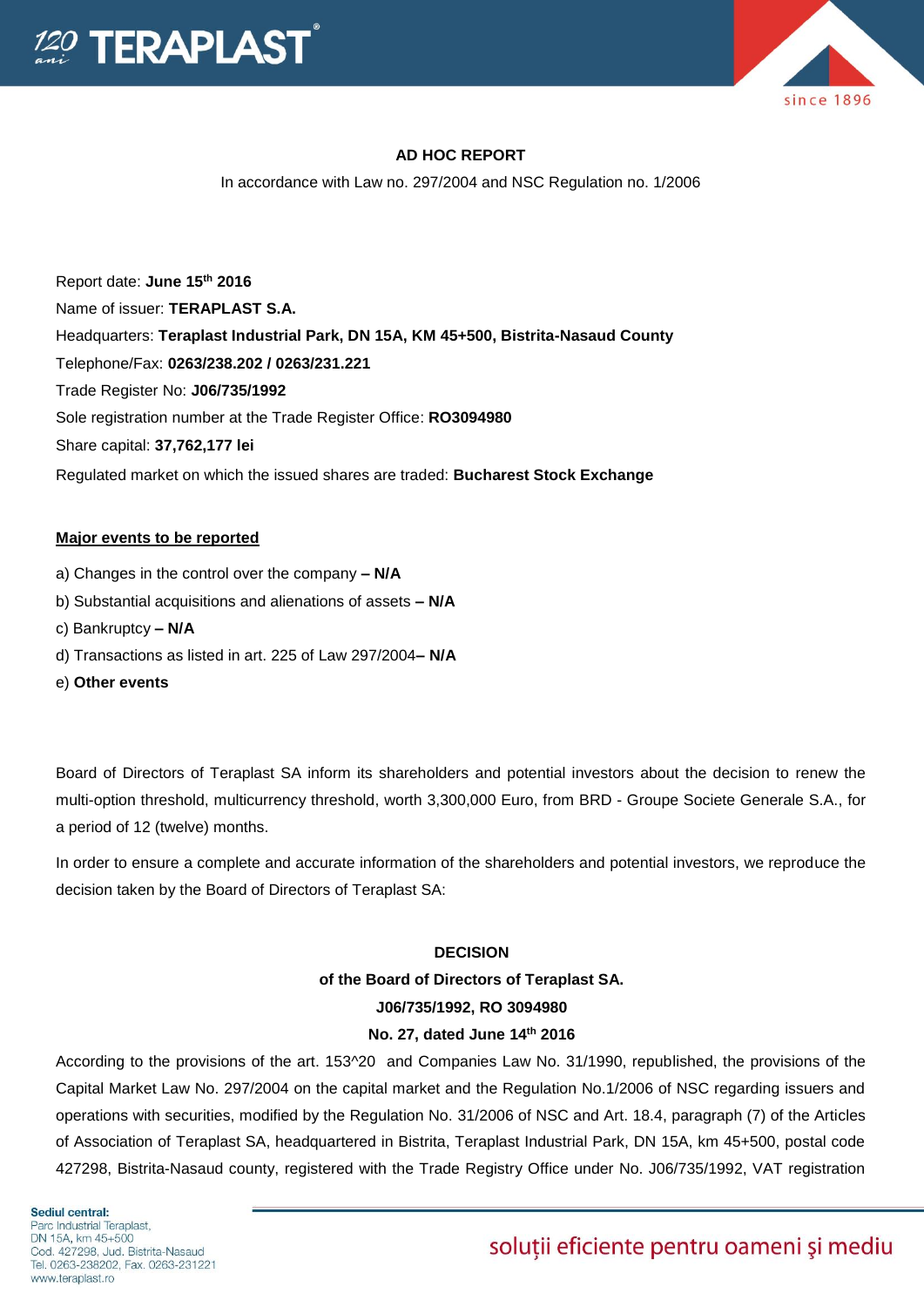No. 309498, in the on-line meeting attended by all Board members, namely: Magda Eugenia Palfi-Tirau, Dorel Goia, Emanoil Ioan Viciu, Razvan Stefan Lefter and Teofil-Ovidiu Muresan,

## *Considering the DECISSION no. 1 of the Extraordinary General Meeting of Shareholders, dated April 28th 2016, by which it was approved:*

*a. the value of 68,000,000 lei as maximum limit of indebtedness that the company can contract in the 2016 financial year, including the warranty of credit and/or leasing contracts which are going to be accessed within the limit established, with security interest in real estate/pledge, assignments of current and future receivables rights, assignments related to current and future cash, resulting from current accounts and assignments of rights resulted from the insurance policies.* 

*b. the empower of the Board of Directors that, up to the maximum limit of indebtedness approved, it should accomplish, in the name of and for the Company, all the actions and steps necessary or useful in order to fulfill those approved. In this regard, the Board of Directors shall issue decisions on: accessing some bank credits, concluding some credit/leasing contracts, extending the bank credit/leasing contracts accessed, establishing the warranty structure for the credit/ leasing contracts accessed/extended, restructure/reschedule of the credits granted, change of structure of the warranties of the existing credits in balance, empowering the persons who will sign in the name of and for the Company TERAPLAST S.A. the credit contracts/ leasing contracts /warranty contracts /additional acts to the credit/leasing contracts, as well as any other documents or instruments which are accessory, related to or to which reference is made in the credit/leasing contracts, warranty contracts or any other documents as well as to sign any other application forms, requests which might be necessary or useful regarding these bank transactions.*

### **After deliberations, the Board of Directors, with the favorable vote of all its members,**

### **DECIDES**

**1.** Approves the renewal of the multi-option threshold (Credit Line, Letters of guarantee, credentials), multicurrency threshold (RON, EUR, USD) worth **3.300.000 EURO**, accessed from BRD - Groupe Societe Generale S.A., under the credit contract no.1/15.04.2010 and subsequent addenda, for a period of 12 (twelve) months.

**2.** Approves the change of the guaranties structure, for the multi-option threshold, multicurrency threshold, mentioned at point 1, in the sense of releasing from guarantee of the following fixed assets (technological equipment):

- a) JUNGHEINRICH Forklift DFG 320 inventory no. 59023
- b) JUNGHEINRICH Forklift DFG 320 inventory no. 59024
- c) VOLVO Loader L30B inventory no. 59142
- d) JUNGHEINRICH Forklift DFG 320 inventory no. 59153
- e) JUNGHEINRICH Forklift DFG 320 inventory no. 59154
- f) JUNGHEINRICH Forklift DFG 320 inventory no. 59155
- g) JUNGHEINRICH Forklift DFG 320 inventory no. 59156
- h) JUNGHEINRICH Pallet truck EJC 216-SF inventory no. 58879
- i) JUNGHEINRICH Forklift DFG.320-FURCI FR inventory no. 58881

# soluții eficiente pentru oameni și mediu